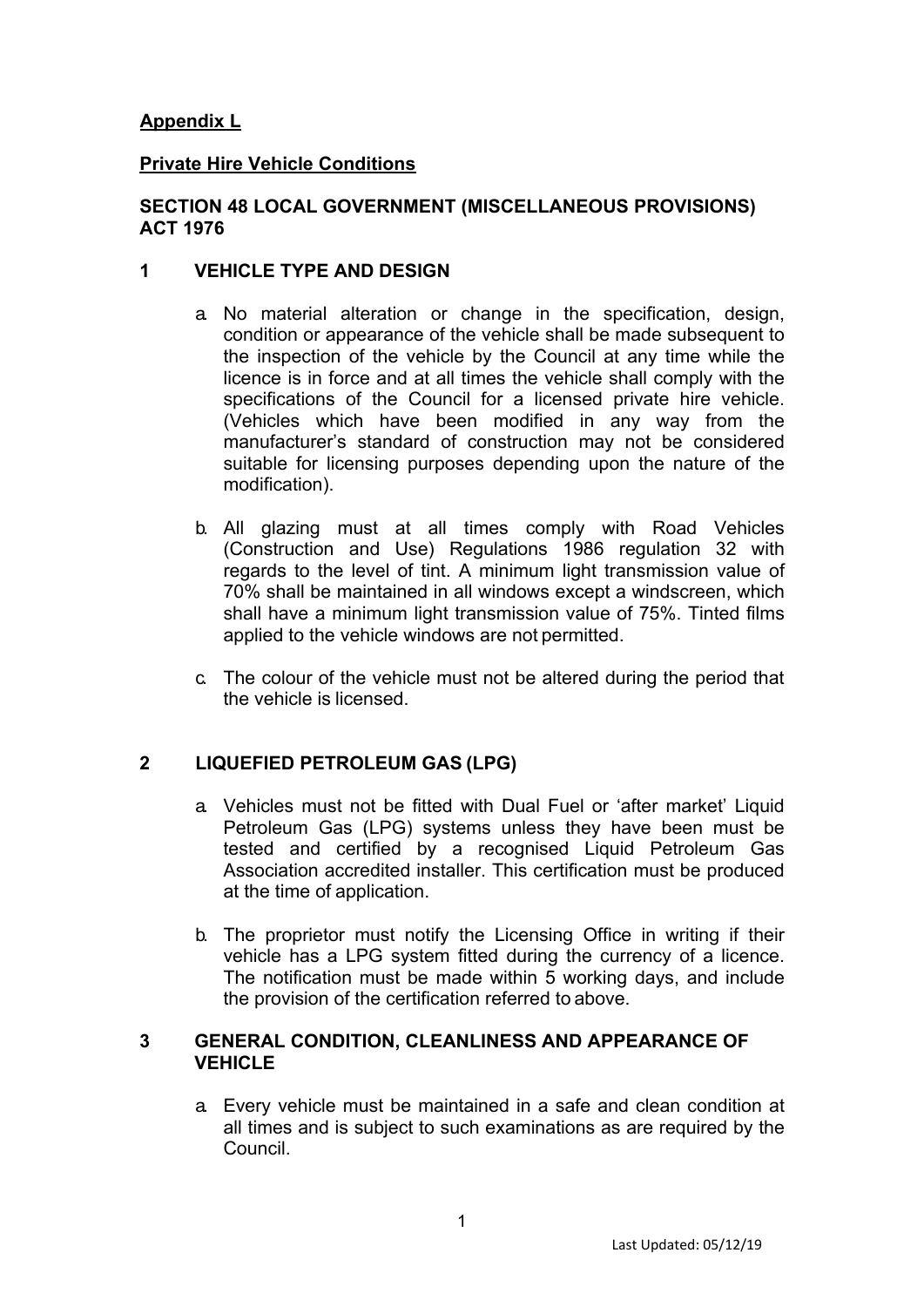- b. Seats must still be fully 'sprung', free of stains, tears, cigarette burns or repair, and not threadbare. Floor coverings must not be unduly worn and present no trip hazards. Household carpeting or similar is unacceptable and must not be used. Upholstery (headlining and side panel coverings) must be free of ingrained grime, fractures and maintained in the manufacturers original style.
- c. Luggage and storage areas must be kept as free space for passengers luggage.
- d. If at any time the vehicle is involved in an accident, however minor, the driver must inform the Council of this fact as soon as possible and in any event within 1 working day (by telephone or email). An accident report form (available from the licensing office) must then be completed and submitted to the Council within five working days of the accident occurring (except in exceptional circumstances when the report must be made as soon as possible after the five working day deadline – an example of an exceptional circumstance would be that the driver is incapacitated due to the accident and physically unable to make the notification).

The vehicle must be presented for inspection at the council's authorised testing station as soon as possible after the accident has taken place – the appointment will be arranged by the council following receipt of the accident notification who will notify the vehicle proprietor of the date and time. Failure to present the vehicle for the appointment may result in the vehicle's licence being suspended until such time as the vehicle is presented for examination.

If the vehicle is so damaged that it cannot be driven, then the vehicle proprietor must inform the council of this fact – the council will then advise the proprietor of the action to be taken. In such cases the proprietor is advised to take photographic evidence of the vehicle's condition that clearly illustrates the reasons why the vehicle cannot be driven / presented for examination.

All repairs must be carried out without undue delay and may require the vehicle to be inspected by the Councils examiners.

- e. Bodywork must be maintained to a good condition, paintwork must be sound and well maintained and free of corrosion, inferior respray work and 'cover up' temporary repairs.
- f. The proprietor/driver employed to drive the vehicle must ensure that the licensed vehicle has a daily safety check. As a minimum this must be a visual check on all lights, oil, water, tyres, mirrors and seat belts. A written record must be made of each safety check, details of faults recorded and remedial action taken. The record must be signed by the person undertaking the safety checks and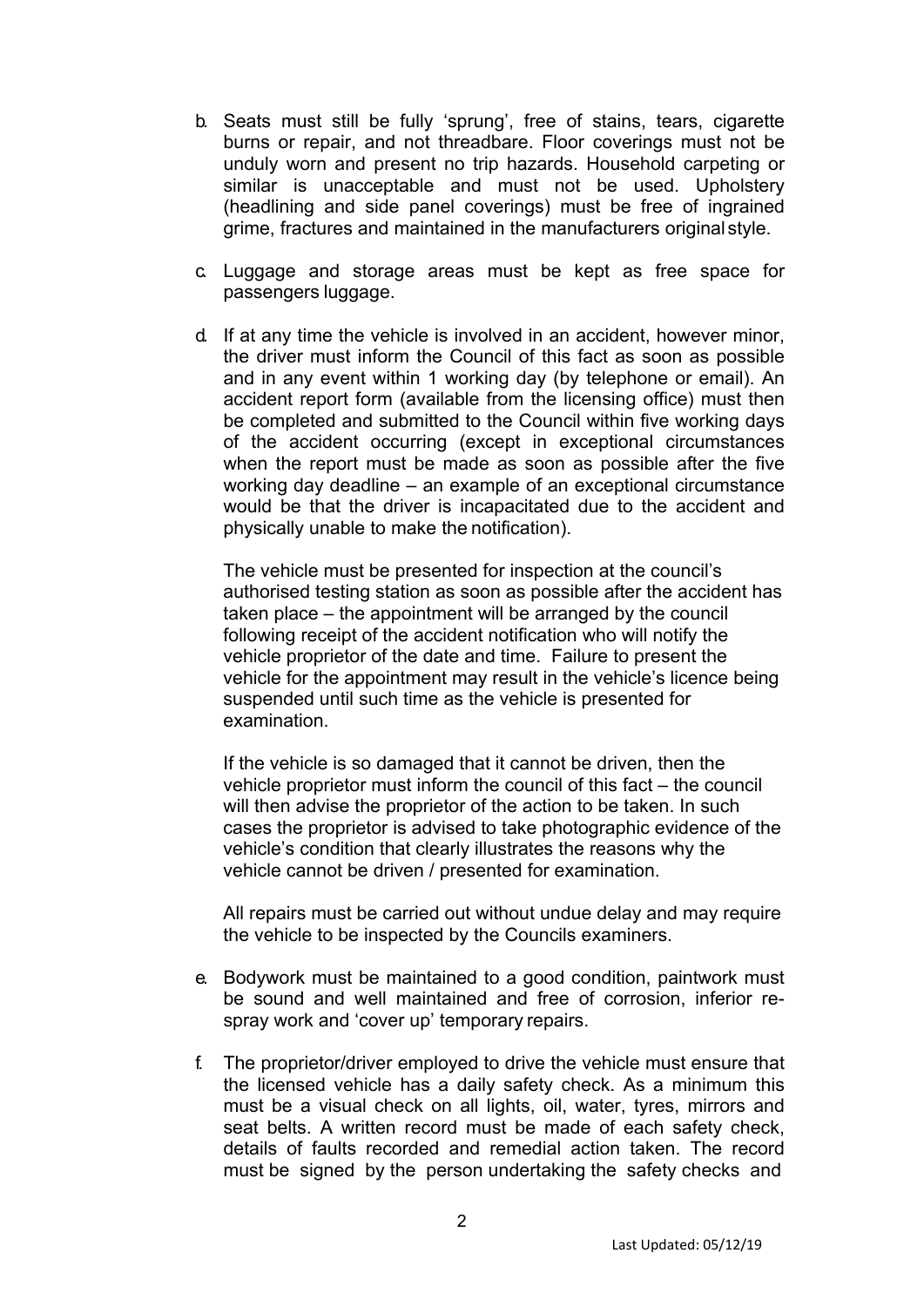kept in the vehicle for a minimum of 30 days and then for a further six months by the proprietor.

On being so required by a Police Officer or Authorised Officer or Vehicle Examiner the driver must produce, to that officer, the recorded daily checks kept in the vehicle and the proprietor, on request by that officer, must produce those recorded checks in his possession and/or those kept in the vehicle.

### **4 IDENTIFICATION PLATE, SIGNS, NOTICES ETC.**

The following must be in place at all times:

- (a) A licence plate permanently affixed to the rear of the vehicle
- (b) A licence plate permanently affixed to the front of the vehicle
- (c) A sign / notice permanently affixed to each front door of the vehicle
- (d) A sign / notice permanently affixed to each rear passenger door of the vehicle
- (e) A notice permanently fixed to the interior glazed surface of the quarter light of both rear doors so that the contents of the notice are visible from the outside of the vehicle.
- (f) A notice permanently fixed to the interior glazed surface of the front windscreen so that the contents of the notice are visible from the outside of the vehicle.
- (g) A notice, clearly visible from the passenger seats / compartment, identifying the current driver of the vehicle.
- (h) The private hire vehicle licence number must be permanently printed in white block letters (to a specification prescribed by the council) on the vehicle's boot.
- (i) The private hire vehicle licence number must be permanently printed in white block letters (to a specification prescribed by the council) on the bonnet of the vehicle.
- (j) A notice which clearly alerts passengers to the presence of an audio activation button within the vehicle and details the steps required for activation, and the reasons why audio may be activated within the vehicle.

The sign / plates and notices referred to above will be issued or approved for use by Rotherham MBC.

3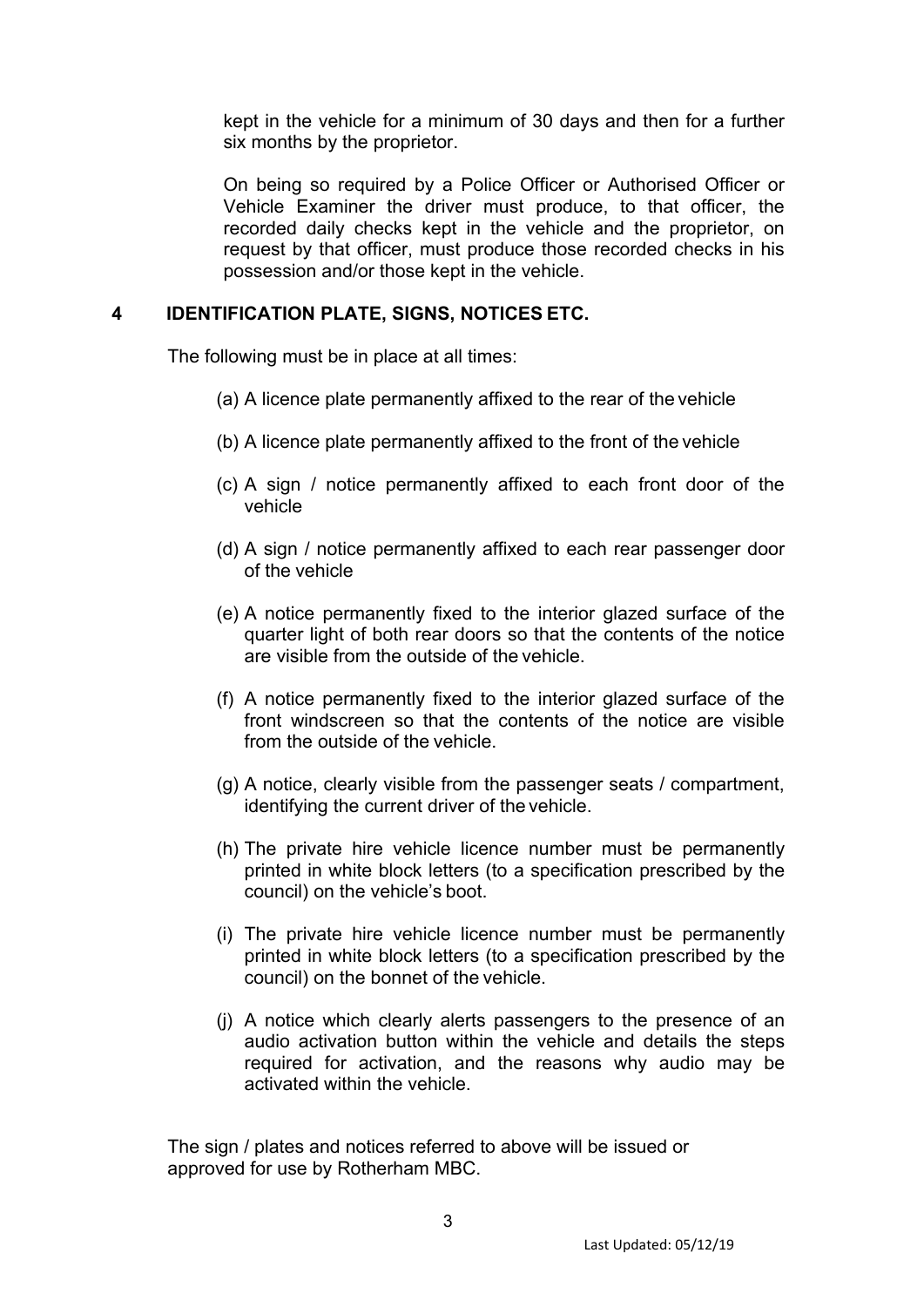The signs / plates and notices must be affixed permanently to the vehicle in accordance with the requirements set out by the council.

No other signs, notices, advertisements, plates, marks, numbers, letters, figures, symbols, emblems or devices whatsoever shall be displayed on, in or from the vehicles except as may be required by any statutory provision or required or permitted by these conditions, provided however, that this condition will not apply to any indication on a taximeter fitted to the vehicle.

In certain circumstances (such as in cases of executive hire), the council will permit a deviation from these conditions – however a request for such a deviation will need to made in writing to the council and will be determined by the Licensing Board.

A private hire vehicle must not display:-

- (a) Any sign or notice which consists of or includes the word 'taxi' or 'cab' whether in the singular or plural or 'hire' or any word of similar meaning or appearance to any of those words whether alone or as part of another word; or
- (b) any sign, notice, mark, illumination or other feature which, having regard to that time and place at which it is displayed, may suggest to a person seeking to hire a taxi that the vehicle is a taxi.

### **5 EQUIPMENT AND FITTINGS**

- a. The vehicle and all its fittings and equipment must, at all times when the vehicle is in use or available for hire, be kept in an efficient, safe, tidy and clean condition and all relevant statutory requirements must be fully complied with.
- b. There must be provided and maintained in the vehicle at all times when it is in use or available for hire a suitable efficient fire extinguisher of a make and type suitable for use on a motor vehicle and approved by the Council, i.e. 2.0kgs dry powder or 2.0 litre AFFF (Aqeuous Film Forming Foam). All fire extinguishers must be fitted with a gauge. Such fire extinguisher shall be fitted in a bracket in such a position in the vehicle as to be readily available for immediate use in an emergency.

The extinguisher must be checked every 12 months by a competent person to check that is still in working order and the certificate of inspection must be retained by the vehicle proprietor for at least 12 months.

c. The registration number of the vehicle must be permanently and legibly marked on the extinguisher.

There must be provided and maintained in the vehicle at all times when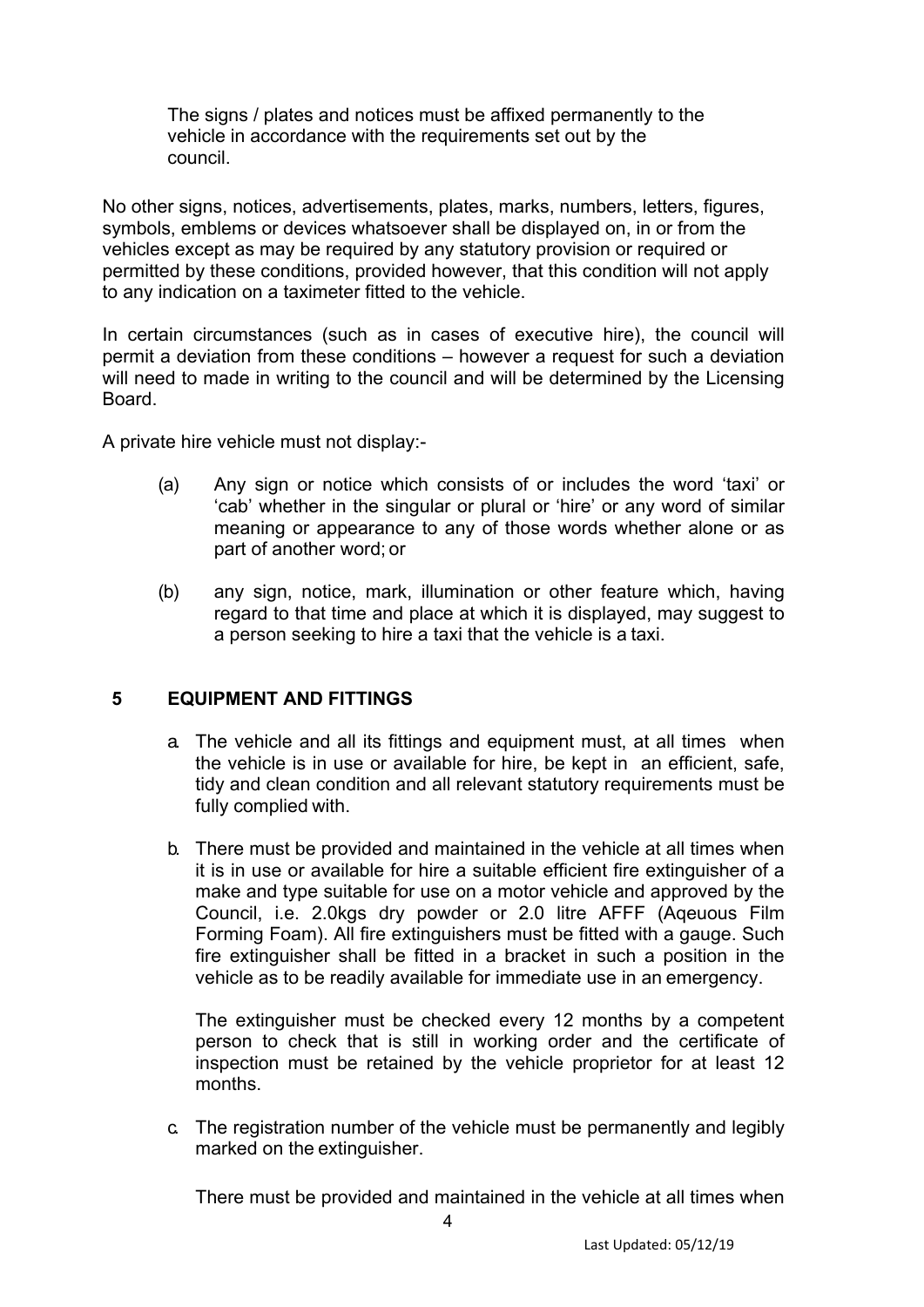it is in use or available for hire a suitable and comprehensive first aid kit of a type that meets the requirements of British Standard BS8599-2 (medium sized kit). Such kit must be kept in such aposition so as to be readily available for immediate use in an emergency.

- d. The registration number of the vehicle must be permanently and legibly marked on the first aid kit.
- e. If a Driver Safety Shield is fitted (either before the licence has been granted or during the currency of the licence) the following applies:
	- i It will be of a make, type and design previously approved by Authorised Officers of the Council (for fittings during the licence);
	- ii it must not be changed in any way from its original design and must remain free of damage;
	- iii it must remain clear and translucent; free of scratches, clouding or stickers which would impede the drivers or passengers visibility;
	- iv it must not not impede entry and egress or present a trip hazard to passengers using the vehicle; and
	- v the Installation and continued subsequent maintenance must be in accordance with manufacturer's specifications and recommendations.
- f. Taxi camera equipment, capable of recording both audio and video, must be installed in all licensed vehicles. The system must meet or exceed the council's specification for taxi camera systems and must be operational at all times that the vehicle is being used as a licensed vehicle (i.e. for the carriage of fare paying passengers). The system does not need to be operational during other times (for example when being used for domestic purposes).

Video recording must be active at all times. Audio recording must be active whenever an unaccompanied child (i.e. under 18) or vulnerable adult is being carried in the vehicle.

In addition, audio recording must be activated by the driver at any time where the driver and customer are involved in a dispute or the driver feels threatened by the behaviour of a passenger.

In addition, the following provisions apply to the taxi camera system:-

- i It must be of a make, type and design previously approved by the Council;
- ii it must not be changed in any way from its original design, be free of damage and maintained in working condition;
- iii The vehicle must carry appropriate signs, approved by the Council,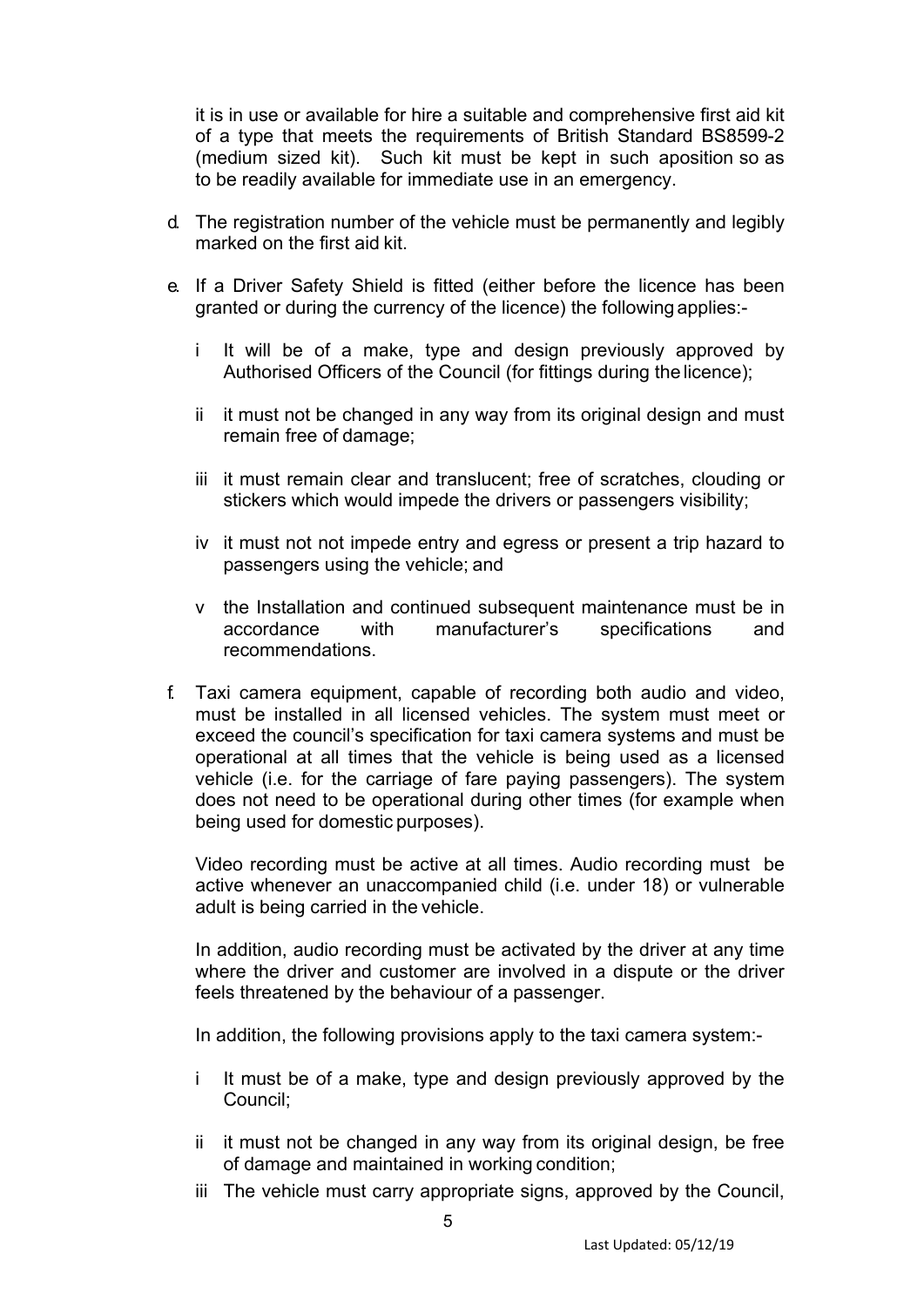informing the public that camera surveillance is active in the vehicle.

- iv The recording system and memory card (or other image memory recording system) must be securely stored within the vehicle and away from public access.
- v Installation and maintenance must be in accordance with manufacturer's specifications and recommendations.
- vi The images contained in the recording device can only be downloaded by an Authorised Officer of the Council or Police **Officer**
- g. All audio equipment must be factory fitted as original standard equipment, or a factory fitted optional upgrade. No additional audio equipment e.g. Boom Boxes in boots / additional speakers are allowed to be fitted in and connected to the vehicle.

### **6 METERS, FARES AND FARECARDS**

- a. Any meter fitted to the vehicle must be installed in accordance with the manufacturer's instructions, tested and verified by the Council. The tariffs with which the meter has been calibrated must be displayed in the vehicle in such a position as to be visible to passengers. Such a table must show full particulars of all tariffs calibrated on the meter including a statement that the Council has no control over the table of fares.
- b. A notice must be displayed within the vehicle in such a position as to be visible to passengers stating that if the meter is not used, the fare should be agreed between the passenger(s) and driver before commencement of the journey. Any fare agreed in this way must be the fare that is charged at the end of the journey, unless the customer agrees to it being varied.
- c. If a fare has not been agreed between the driver (or operator) and the customer then the fare charged must be that which is shown on the meter (if fitted). A statement to this effect must be made on the notice referred to in b. above.

### **7 SEATS AND PASSENGERS**

a. The proprietor must not allow a greater number of passengers to be carried in the vehicle than the number specified in the licence.

Where the seating in the licensed vehicle can be rearranged, the proprietor must ensure that no more seats than are stated on the licence, including wheelchair(s), are fitted in the vehicle whether occupied or not. Once the vehicle has been tested and approved by the

6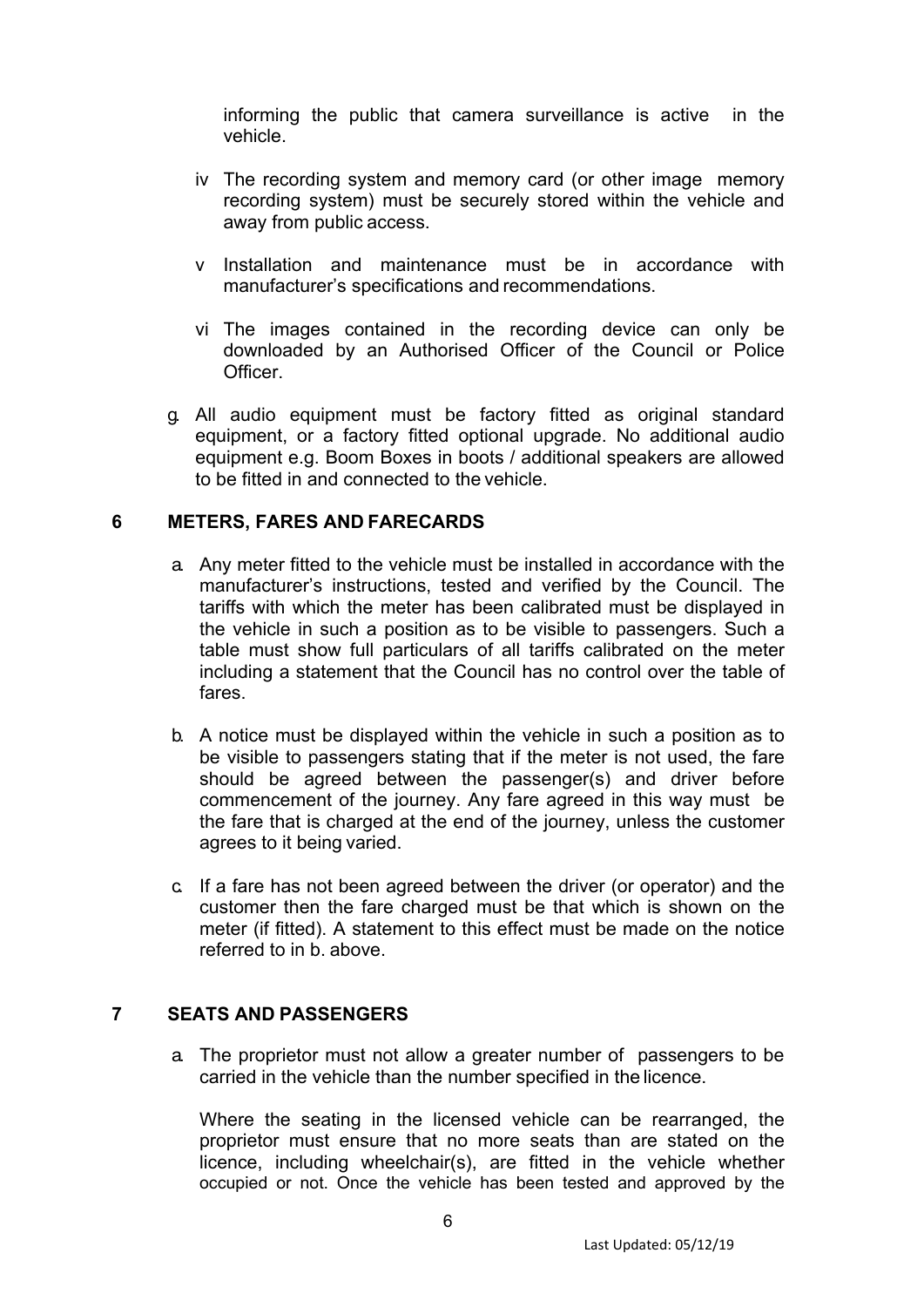Council the seating layout must not be altered without further approval except for the temporary accommodation of a wheelchair in vehicles approved for such purpose.

b. Seats can be mounted on tracking fastened to the floor of the vehicle using Unwin Safety Systems seat fixings or similar approved make to the satisfaction of the Council. These seats can then be removed or reinstalled as necessary to allow space for one or more wheelchairs. Any tracking system utilised must be correctly aligned and spaced to allow easy removal of the seat. Fastenings for the tracking must in accordance with the manufacturer's specification and approved for use by the Council.

### **8 VEHICLES WITH THIRD ROW OF SEATS**

- a. All passengers must have access to at least two side doors, one of which must be on the nearside of the vehicle.
- b. In cases where there is no door adjacent to a row of seats, no passenger must have to pass through a gap of less than 300mm at the narrowest point in order to exit the vehicle via the rear side doors.
- c. The middle row of seats must have more than one seat capable of fully tilting and which meet the necessary exit dimension of 300mm at both of the exit points.
- d. All vehicles with a row of passenger seats without adjacent side doors must provide 'means of operation signs' and low level lighting that illuminates when the side lights of the vehicle are activiated.

## **9 WHEELCHAIR PASSENGERS**

- a. Wheelchair bound passengers must face either forward or rearward to the direction of travel. Rearward facing wheelchairs must be appropriately secured against a bulkhead. Occupied wheelchairs must be restrained by a suitable method.
- b. A full static harness or a lap and diagonal inertia-reel belt must be available for each wheelchair passenger. Whichever type of restraint is used it must engage into the same floor tracking as the wheelchair restraints or other system as approved by the Council. Such equipment must be fully adjustable for the safety and comfort of the wheelchair passenger and capable of quick release in an emergency situation.

### **10 COMMUNICATION EQUIPMENT**

a. Radio communication equipment licensed by the Department for Business, Innovation and Skills (BIS) may be fitted for use in connection with the Private Hire Operator's base station. Where fitted it must be in a manner approved by the Council. No Citizen Band Radio, or similar non-commercial radio capable of both sending and receiving messages not being apparatus licensed by the Department for Business, Innovation and Skills must be installed in the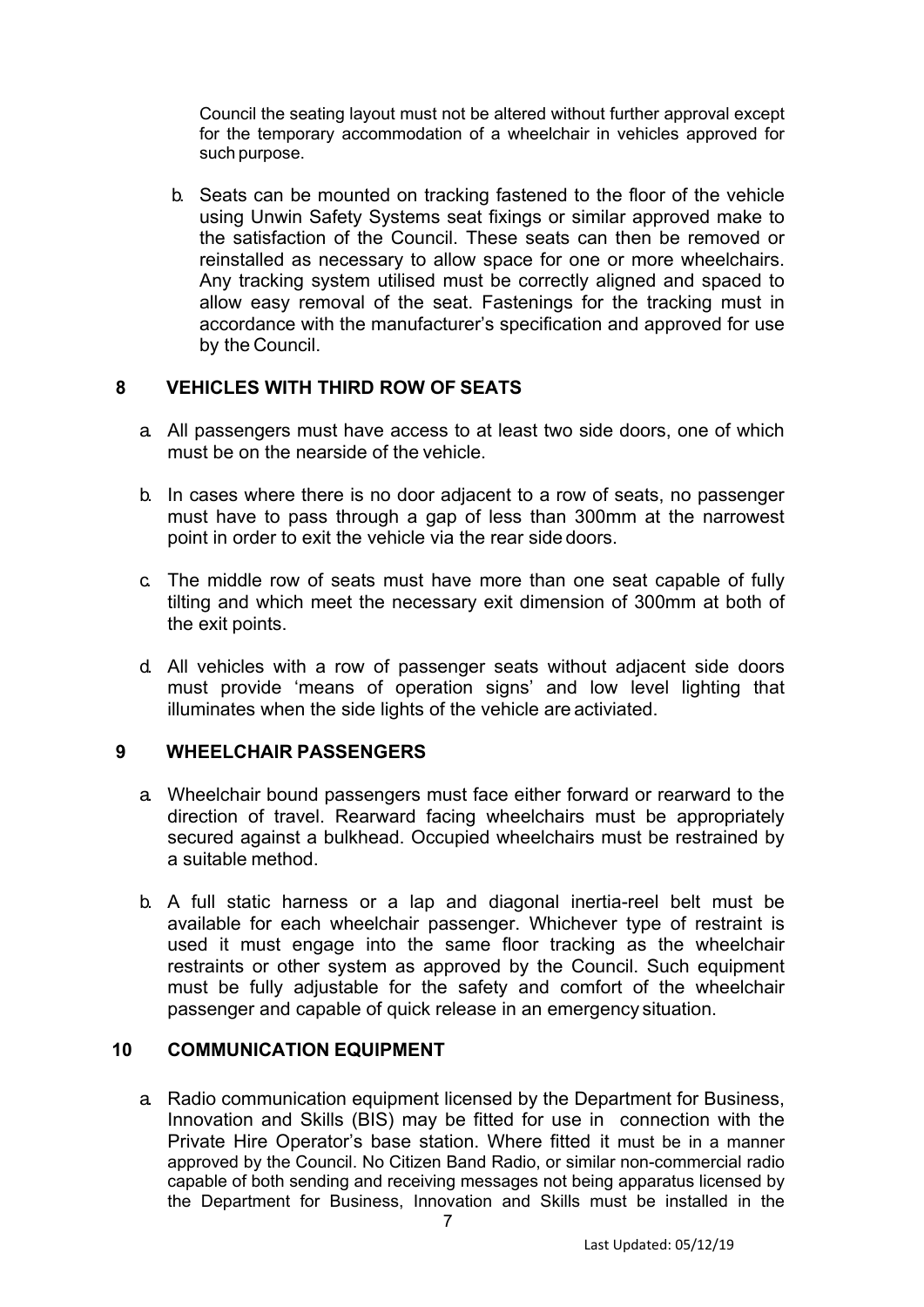licensed vehicle. The use of scanner equipment is prohibited.

b. Equipment fitted for the use of the driver to receive information on bookings must be fitted securely in the vehicle and in a manner which does not obstruct the view of the driver through the windscreen. Any wires used for connection of the equipment must not be left in a dangerous manner.

### **11 DRIVERS**

- a. Any person who drives the vehicle for any purpose whatsoever, must hold a private hire drivers licence, even when the vehicle is not being used for booked journeys. Each proprietor must, before a driver commences to drive the vehicle, satisfy him/herself that the driver holds a valid private hire drivers licence. In order to comply with this requirement a proprietor must examine each driver's licence – any infringement could result in suspension or revocation of licences. The driver of the vehicle, if not named on the licence, will be regarded as an employee of the named proprietor(s).
- b. Proprietors must ensure that all driver(s) of the private hire vehicle are fully acquainted with the need to provide all reasonable assistance to passengers especially those with a disability. In respect of disabled passengers a driver must not fail or refuse to carry out a booking by or on behalf of a disabled person accompanied by an 'assistance dog' unless the driver has a Medical Exemption granted by the Licensing Authority and is displaying their Exemption Certificate in the approved manner or in the vehicle.
- c. The proprietor must ensure that any driver of a wheelchair accessible vehicle holds a Driving Standards Agency (DSA) Wheelchair Assessment Certificate (or equivalent).
- d. The proprietor must keep a written record showing the following particulars in respect of every driver (for private hire purposes) of the private hire vehicle detailed in this licence:
	- i the name and address and date of birth of the driver of the vehicle;
	- ii the number and date of expiry of every licence issued in respect of the driver under Section 51 of the Local Government (Miscellaneous Provisions) Act 1976 and in force during such time as the driver is driving the vehicle.
	- iii the date on which the driver commenced driving the vehicle;
	- iv the date on which the driver ceased driving the vehicle.
- e. The proprietor must keep the records prescribed in (d) above for a period of two years from the date on which the driver first commenced driving the vehicle. These records must be made available upon request to any Police Officer and/or Authorised Officer of the Council.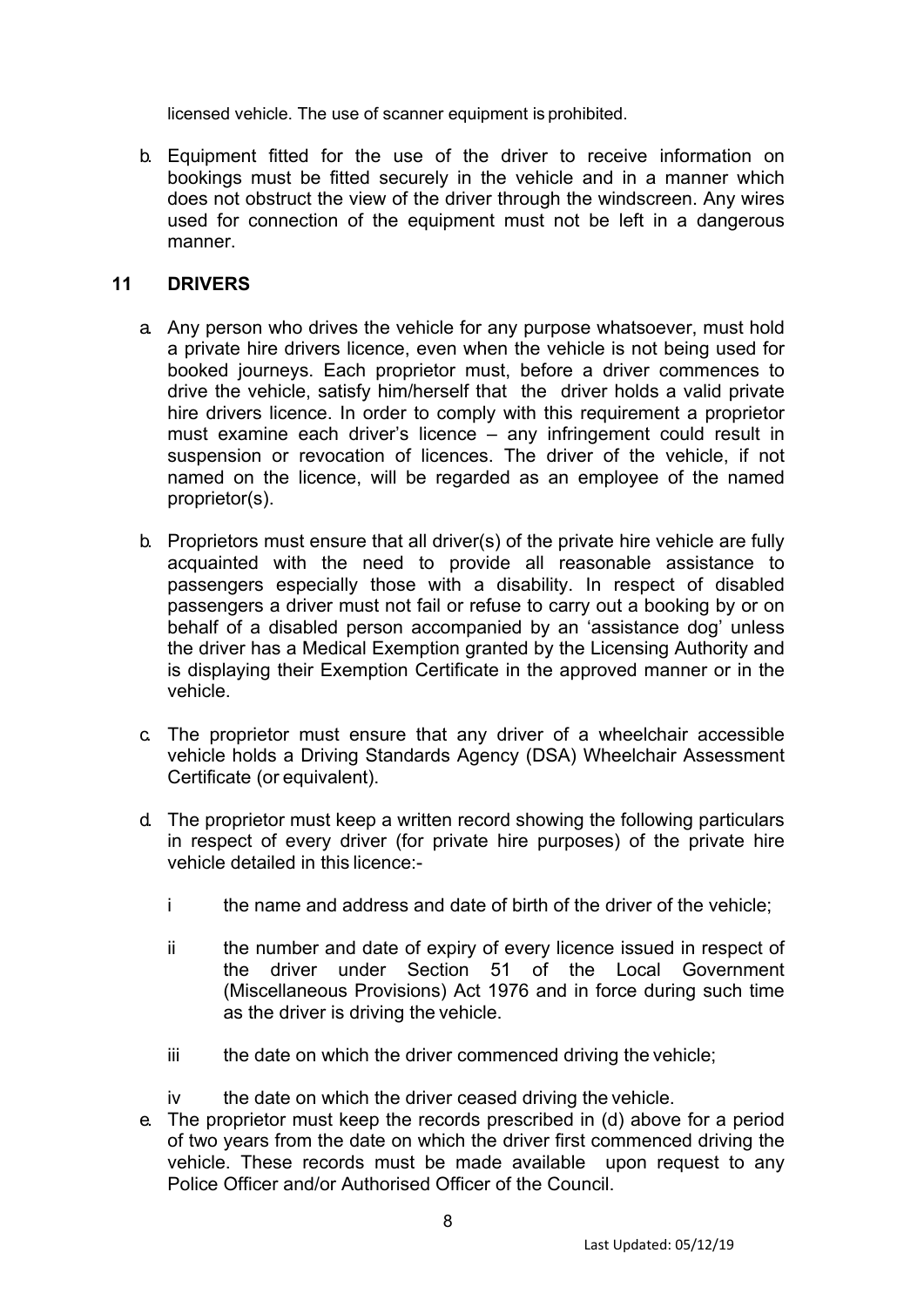### **12 INSURANCE AND INSURANCE COVER**

- a. Private Hire Insurance which complies with Part VI of the Road Traffic Act 1988 must be in force at all times for the duration of the licence. Public Liability Insurance (minimum cover £2m) is also required in respect of those vehicles licensed to carry passengers in wheelchairs.
- b. The licence holder, if not the policy holder in respect of the insurance effected for the vehicle, must notify the Council if the situation including any change of policyholder(s). The Council will require production of satisfactory documentation from the insurance company/broker confirming that although the vehicle is owned by the proprietor the insurance effected by the policyholder is nevertheless fully effective for private hire purposes.

## **13 CONVICTIONS**

The proprietor of a private hire vehicle must notify the Council **in writing within 5 working days (or 3 working days in the case of arrest)** and provide full details of any conviction, binding over, caution, warning, reprimand or arrest for any matter (whether or not charged) imposed on him / her (or, if the proprietor be a company or partnership, on any of the directors, partners or secretary) during the period of the licence.

## **14 TRANSFER OF LICENCE AND CONTROL OF VEHICLE**

- a. The licence holder must ensure that he has control of the vehicle at all times and should such person absent him/herself from the District and not be contemplating returning within a short period (viz longer than 1 month) he/she should transfer his interest in the vehicle to another person still resident in the District or close proximity thereto; failure to do so could result in revocation of the licence.
- b. The proprietor must not assign or in any way part with the benefit of the licence without notifying the Council and effecting a formal transfer within 14 days. The proprietor must return the plate and the licence to the Council immediately if the vehicle is sold or otherwise disposed of without such transfer having first been effected.

## CHANGE OF ADDRESS

The proprietor must notify the Council in writing of any change of address within 7 days of such change, whether permanent or temporary.

## **15 CHANGE OF OPERATOR**

The licence holder must notify the Council in writing within 7 days of any change of operator through whom the vehicle is to beoperated.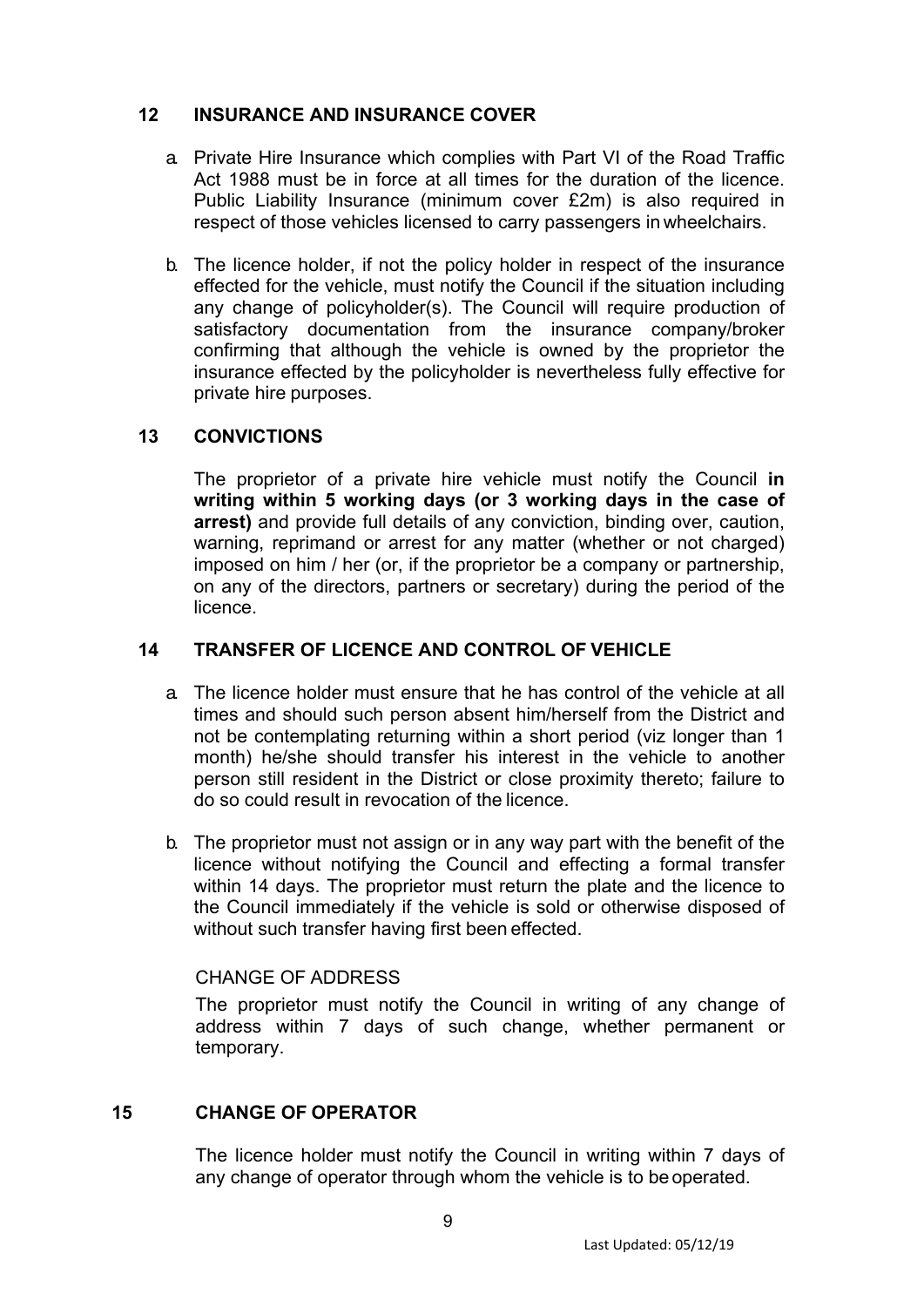# **16 REQUIREMENTS TO UNDERTAKE ADDITIONAL TESTS**

A licensed vehicle which attracts a vehicle suspension notice (VOR) for serious defects may be required at the discretion of an Authorised Officer of Rotherham Metropolitan District Council, to undertake a further test to demonstrate that the vehicle is roadworthy before the suspension will be lifted. The cost of such a test is to be borne by the proprietor.